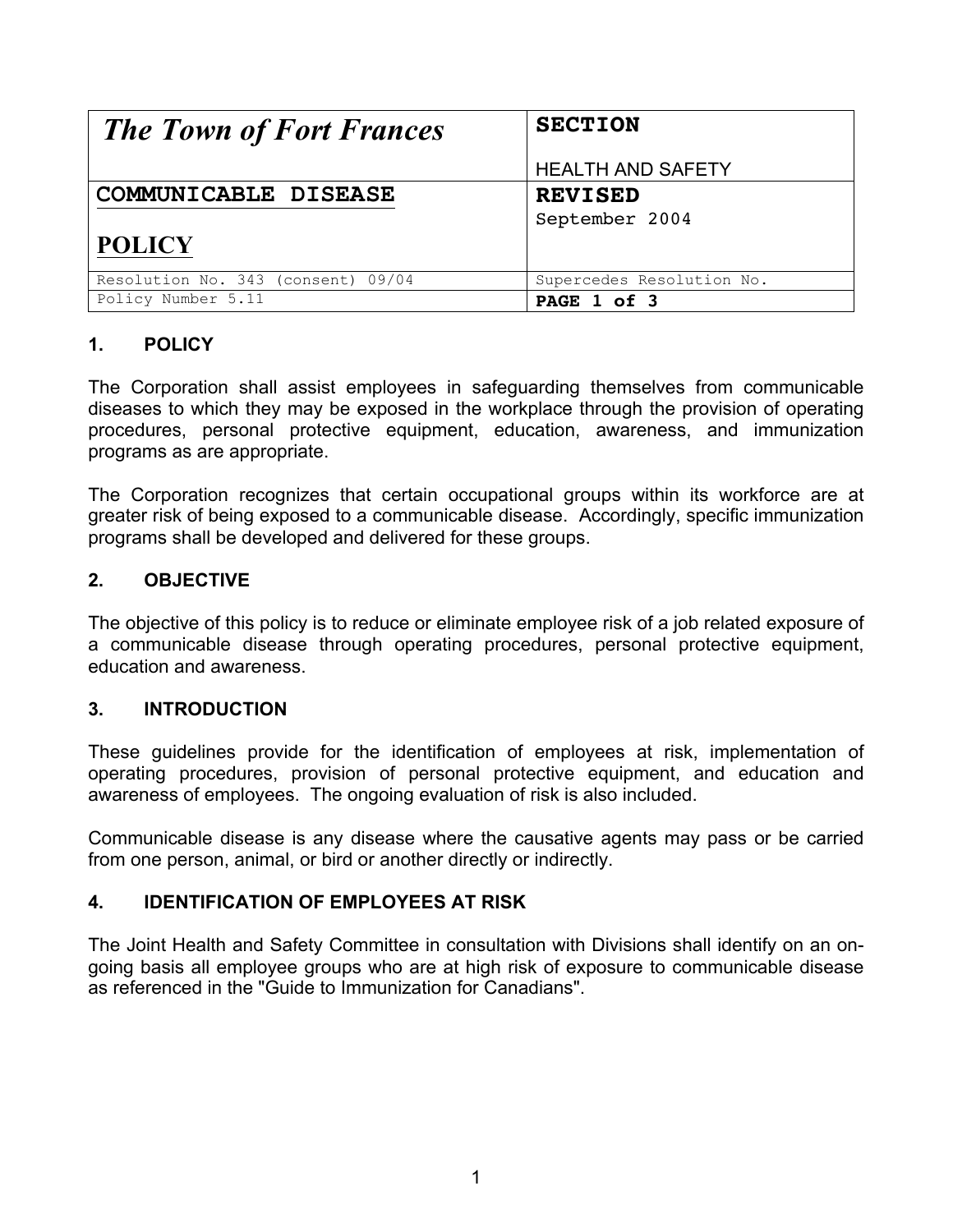# **5. OPERATING PROCEDURES**

Divisions shall ensure that safe operating procedures are developed, implemented, and maintained to minimize the risk of contracting communicable diseases which employees may be exposed to. Such procedures shall include the provision of personal protective equipment where needed and education of employees about these procedures.

### **6. PERSONAL PROTECTIVE EQUIPMENT**

Divisions shall ensure that personal protective equipment is provided to employees in accordance with the Town of Fort Frances Personal Protective Equipment Policy and Guidelines, and where identified by the operating procedures of the work unit, where applicable.

#### **7. EDUCATION**

An awareness component on communicable diseases will be provided to all employees. The component will include HOW the particular disease is transmitted, WHO is at risk of contracting the disease and, WHAT can be done to reduce the risk of contracting the disease. This component will be delivered in accordance with the Occupational Health and Safety Education program.

#### **8. IMMUNIZATION PROGRAM**

The Joint Health and Safety Committee will work with the Divisions to develop an appropriate immunization program for high-risk employee groups.

The Immunization Program may include:

- A. An educational component,
- B. Vaccination,
- C. A complete record of all individuals receiving a vaccine to be maintained.

This record will include:

- A. Employee name/number
- B. Name, type, dose, manufacturer and lot number of vaccine given, site, method and date of administration

When a vaccine is required the Human Resources Manager shall be responsible to:

- A. Ensure the loading dose for the specific immunization program is administered and
- B. Advise the employee and their department when a booster dose is required.

The employee will be responsible to obtain any required booster doses. All employees are responsible to maintain their immunization record of all booster doses.

Should an employee choose not to participate in the immunization program they shall indicate this on the consent form provided.